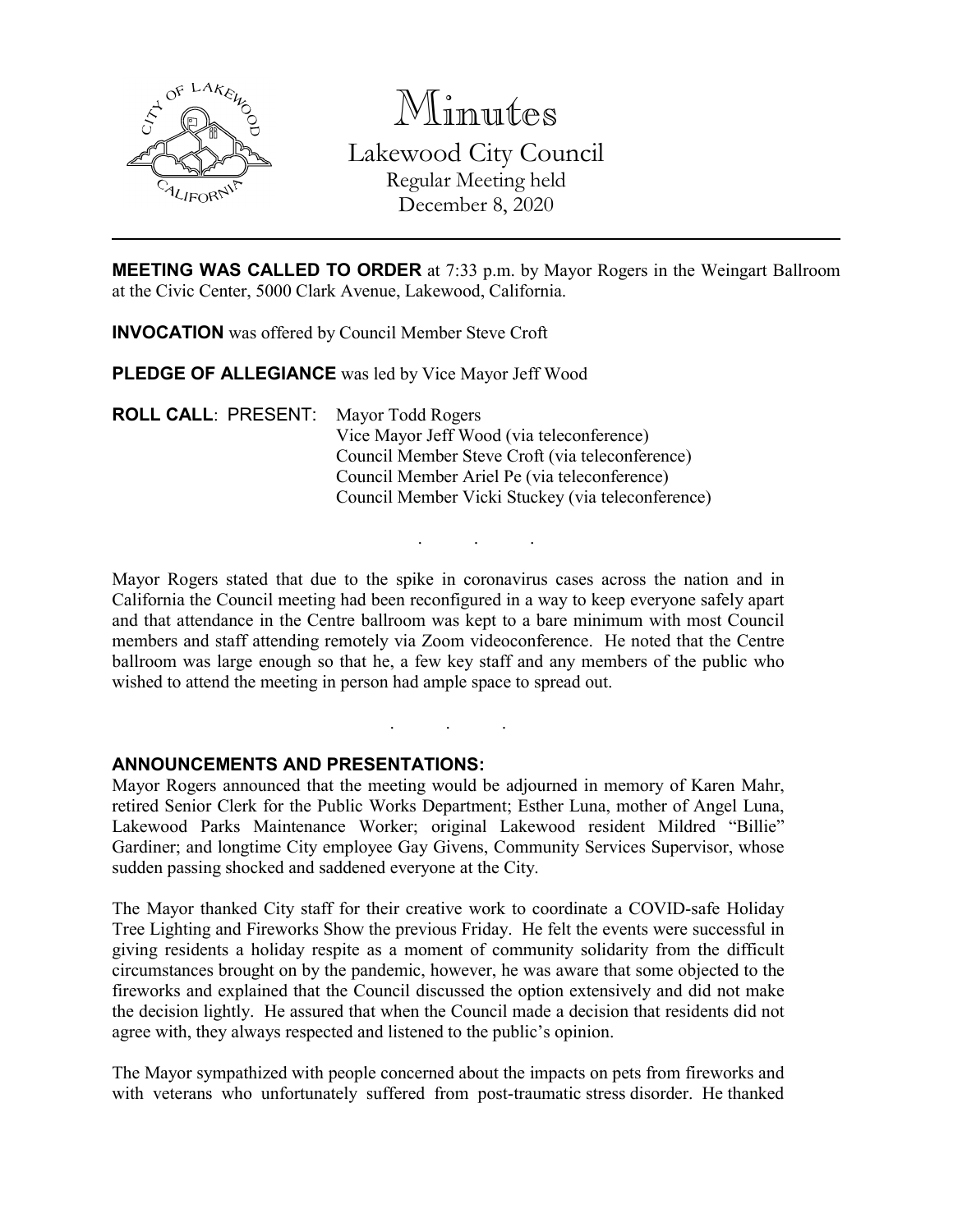### **ANNOUNCEMENTS AND PRESENTATIONS:** - Continued

them for their service and noted the City went to great lengths to inform residents of the fireworks show in advance so that people could prepare. He added that the goal of the Council was to create a few moments of joy in the community to alleviate some of the psychological toll and frustration that many people were feeling and he believed that worked for many in Lakewood. He noted that he and other members of the City Council received various communications regarding the fireworks show and tree lighting and he was very glad that so many tuned in to the event. He shared an email from a family in Lakewood that he felt captured some of the feedback he'd received which stated that Friday night's fireworks were the best show the family had ever seen and the event was a wonderful reprieve from all of life's issues at the moment thanks to seeing the wonder and joy on children's faces throughout the neighborhood.

Vice Mayor Wood thanked Mayor Rogers for fighting for small businesses while speaking on behalf of the City at the recent Los Angeles County Board of Supervisors meeting. He added that he recently spoke with a restaurant owner who was unable to offer delivery and carry out as the new health orders permitted because he was unable to cover costs for rent and utilities. The Vice Mayor requested that City staff contact utility companies to inquire about grant opportunities for business owners and to search for any available funds to provide additional assistance to businesses. He also noted that the California Contract Cities Association may contact the City regarding a regional collaboration and he thanked the Public Information Office for creating a donation page for students on the City website.

Council Member Croft announced it was a difficult time in the pandemic when case numbers were rising quickly and there were likely much more ahead. He encouraged residents who were in need to contact the City for Project Shepherd assistance with food and he hoped for all residents to find hope, joy and peace during the holiday season.

Council Member Pe thanked staff for the publicity of Friday night's event which he felt had a strong community presence. He encouraged residents who might not want to go to Project Shepherd for help to seek assistance from their neighbors who were stepping up for one another at this time. He added that it was important to stay optimistic and think outside of the box to get through the pandemic together.

Council Member Stuckey announced that mailers for the Community Survey for the Lakewood Equestrian Center and Open Space Regional Master Plan had gone out to residents and the survey would be available on the City website. She encouraged residents to share their inputs by completing the survey by December 31 and wished Happy Holidays to everyone in the City.

Mayor Rogers noted that forthcoming vaccines were promising and, like the Governor, he hoped the current stay-at-home orders would be the last. He added that the City had given local businesses approximately \$600,000 through COVID-19 grants and had various resources in the community for residents in need. He wished Happy Holidays and a Happy New Year to everyone in Lakewood with the hope that 2021 would be a much more prosperous year for all.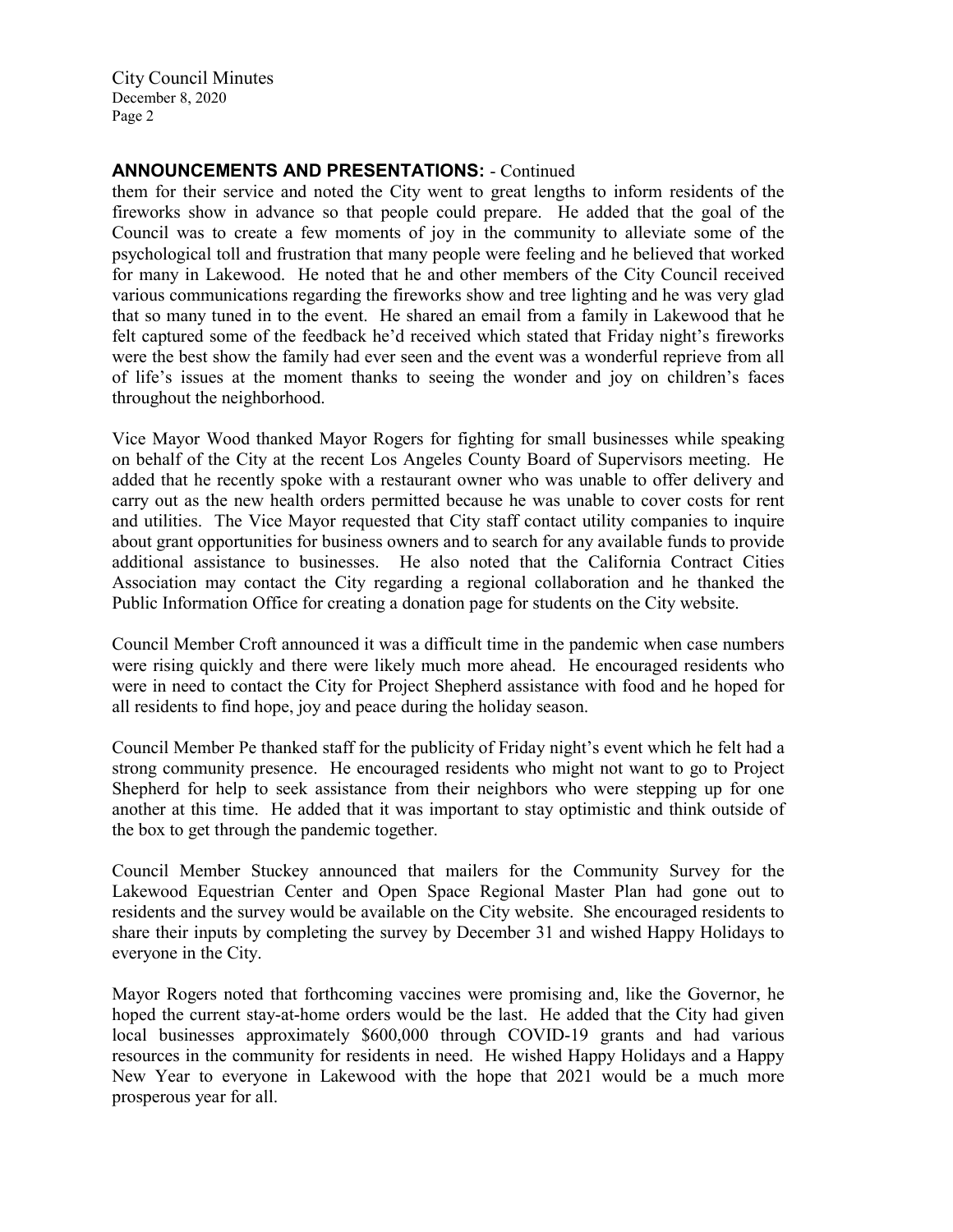# **ANNOUNCEMENTS AND PRESENTATIONS:** - Continued

INTRODUCTION OF NEW SCHOOL PRINCIPALS

Mayor Rogers stated that new school principals would normally be introduced to the community at a Lakewood Celebrates reception, and since those events were not possible during the pandemic, each Council Member would share a brief profile of a new principal.

Vice Mayor Wood welcomed Mona Merlo to the principal position at his alma mater, Lakewood High School. Ms. Marlo was is in her 33rd year of education where she started out teaching math and then moved into grants work for Long Beach Unified. She was later promoted to Assistant Principal of Mathematics and was selected to help create the Sato Academy of Math & Science where she was named the first principal of the school.

Council Member Stuckey welcomed Ms. Linda Reynolds to the principal position at Gompers Elementary and Middle School. Ms. Reynolds was in her 24th year as an educator with 16 of them spent teaching at Monroe School in Lakewood. She has also been assistant principal at Lindsey Academy, Nelson Academy, Hudson K-8 and Lafayette Elementary School.

Council Member Pe welcomed Mr. Mark Kailiponi to the principal position at Mayfair Middle and High School and noted that he was the first principal of Pacific Island heritage in Lakewood. Mr. Kailiponi had 14 years of experience starting at Mayfair as the middle school assistant principal and principal of curriculum and instruction. He then became the principal of Somerset High School, with many priorities, including working to help students who had fallen behind academically to graduate on time and realize their full potential.

Council Member Croft welcomed Ms. Becky Perez to the principal position at Odyssey STEM Academy. Ms. Perez was a Paramount High School alumna who attended Harvard College and the Harvard Graduate School of Education. She taught middle school language arts and social studies, coached teachers, and designed curricula for career and technical education.

Mayor Rogers introduced Mrs. Mona Cook who was in her second year as principal at Riley Elementary School and apologized for the oversight of her first year as principal. Mrs. Cook was in her 36th year as an educator and 20th year as a principal. The Mayor welcomed Mrs. Cook back to Lakewood and hoped she was enjoying her second year at Riley even though it was a challenging and unusual year due to COVID-19. He added, on a personal note, that a Lakewood resident whom he knew well had a grandson who was a student at Riley and had difficulties settling down and calmly doing his school work last year. The resident and his family got to know Mrs. Cook well and she and the teachers at Riley were extremely skilled and helped the grandson bounce back to have a great school year. The Mayor mentioned this as a reminder of how great principals and teachers could be and how instrumental they were in the development of children. He thanked every principal in the City for all they did every day to educate Lakewood children and move them ahead in their lives.

The Mayor announced that the Lakewood Education Foundation worked hard to raise funds to pay for extra teaching tools for schools in Lakewood. He noted that grants were available and applications would be accepted through December 16.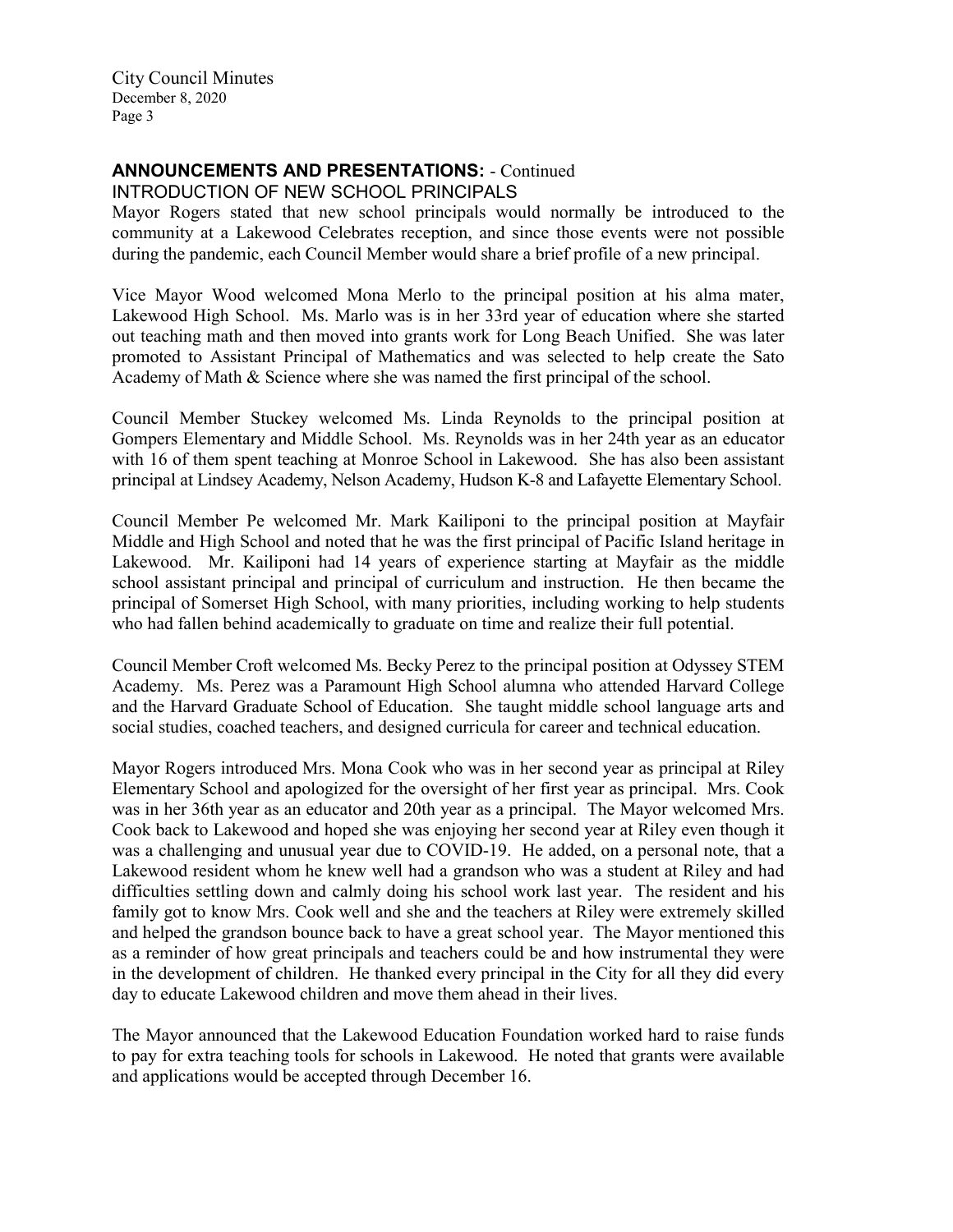## **ROUTINE ITEMS:**

COUNCIL MEMBER CROFT MOVED AND COUNCIL MEMBER PE SECONDED TO APPROVE ROUTINE ITEMS 1 THROUGH 12.

- RI-1 Approval of Minutes of the Meetings held April 28, and July 14, 2020
- RI-2 Approval of Personnel Transactions
- RI-3 Approval of Registers of Demands
- RI-4 Report of City Council Committees' Activities
- RI-5 RESOLUTION NO. 2020-61; A RESOLUTION OF THE CITY COUNCIL OF THE CITY OF LAKEWOOD EXTENDING A LOCAL EMERGENCY DUE TO THE COVID-19 VIRUS
- RI-6 RESOLUTION NO. 2020-62; A RESOLUTION OF THE CITY COUNCIL OF THE CITY OF LAKEWOOD APPROVING THAT CERTAIN AGREEMENT BETWEEN THE CITY OF LAKEWOOD AND MICHAEL BAKER INTERNATIONAL FOR PROFESSIONAL SERVICES RELATED TO THE 2021-2030 HOUSING ELEMENT UPDATE
- RI-7 RESOLUTION NO. 2020-63; A RESOLUTION OF THE CITY COUNCIL OF THE CITY OF LAKEWOOD AUTHORIZING APPLICATION FOR, AND RECEIPT OF, LOCAL GOVERNMENT PLANNING SUPPORT GRANT PROGRAM FUNDS
- RI-8 Approval of Bylaws for the Measure L Citizens Oversight Committee
- RI-9 Approval of Transfer Agreements with Los Angeles County Flood Control District Safe Clean Water Program for Regional Program Funds for Bolivar and Mayfair Parks
- RI-10 Approval of Purchase and Installation of Public Safety Radios and Vehicle Equipment
- RI-11 Approval of CalWARN Omnibus Mutual Assistance Agreement

RI-12 Release of Subdivision Bonds - Parcel Map No. 61251

UPON ROLL CALL VOTE, THE MOTION WAS APPROVED:

AYES: COUNCIL MEMBERS: Croft, Wood, Pe, Stuckey and Rogers NAYS: COUNCIL MEMBERS: None

. . .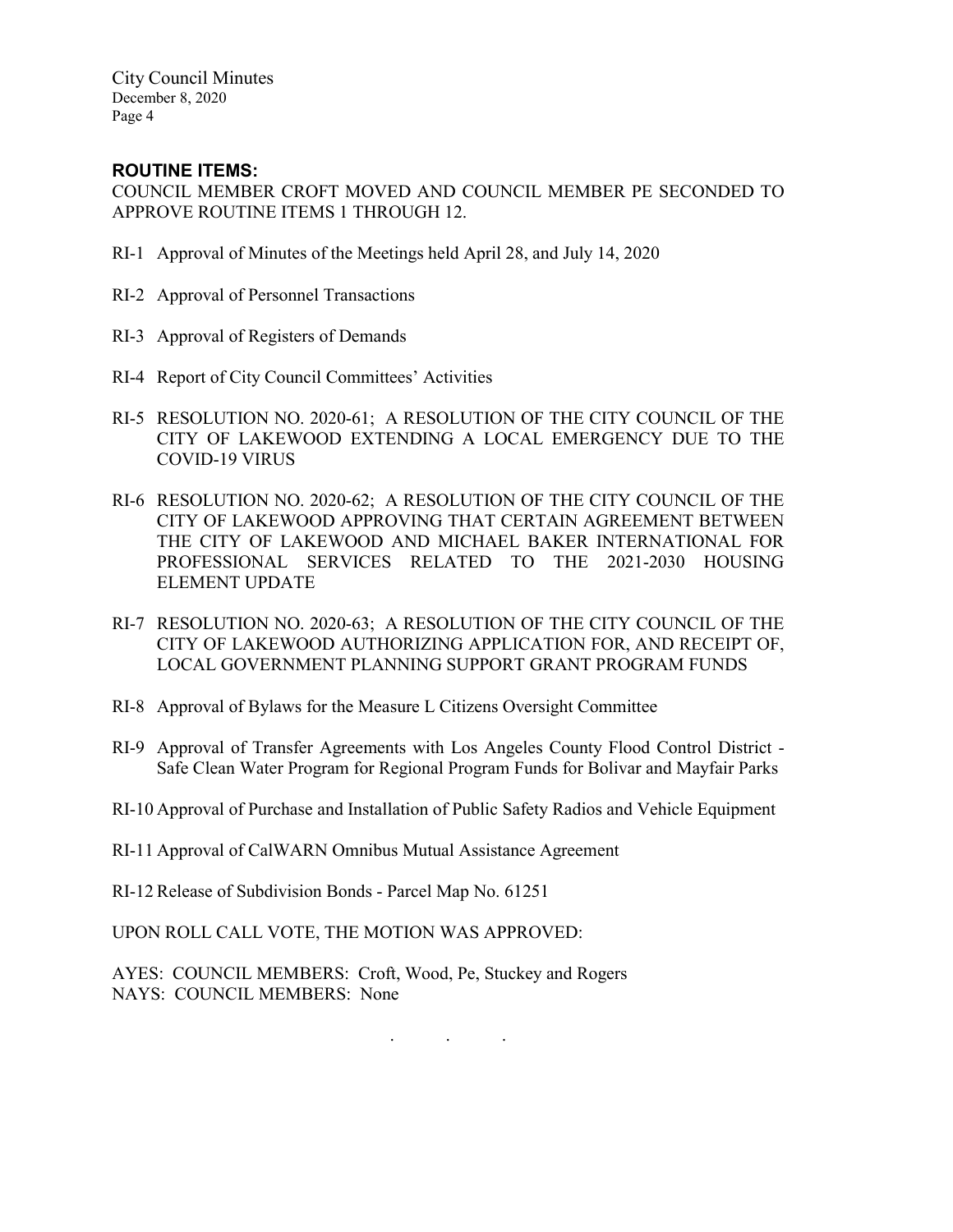### **1.1 • COMMUNITY DEVELOPOMENT BLOCK GRANT (CDBG) PROGRAM CONSOLIDATED ANNUAL PERFORMANCE AND EVALUATION REPORT**

Abel Avalos, Director of Community Development, displayed slides and made a presentation based on the memo in the agenda. He stated Community Development Block Grant (CDBG) regulations required grantees, such as the City of Lakewood, to prepare an annual performance report. The Consolidated Annual Performance and Evaluation Report (CAPER) summarized the program year progress in meeting local priorities and goals. He noted that the submission deadline for the CAPER was normally earlier in the year but had been extended to be within 180 days of the end of the fiscal year due to the pandemic. It was the recommendation of staff that the City Council conduct a public hearing to solicit citizen input and direct staff to submit the CAPER, including any comments received, to the local Housing and Urban Development (HUD) office.

In response to questions from Vice Mayor Wood, Mr. Avalos explained that enough funds for ten rehabilitation loans were budgeted annually and that only six were approved and funded for the 2019-2020 fiscal year because only six applications were received. He added that loans were rarely denied, however, they would be if the applicant's income was too high. He further explained that six loans were already being processed for the current fiscal year and that staff would do outreach to residents for remaining funds.

Mayor Rogers opened the public hearing at 8:14 p.m. and called for anyone in the audience wishing to address the City Council on this matter. There was no response.

COUNCIL MEMBER CROFT MOVED AND COUNCIL MEMBER STUCKEY SECONDED TO APPROVE STAFF'S RECOMMENDATIONS. UPON ROLL CALL VOTE, THE MOTION WAS APPROVED:

AYES: COUNCIL MEMBERS: Croft, Wood, Pe, Stuckey and Rogers NAYS: COUNCIL MEMBERS: None

### **1.2 • INTRODUCTION OF ORDINANCE NO. 2020-5; PERTAINING TO FRONT YARD STANDARDS FOR LANDSCAPING, PERMEABLE AND IMPERMEABLE SURFACES**

. . .

The Community Development Director displayed slides and made a presentation based on the memo in the agenda stating that staff had been working on front yard standards for several months and current regulations lacked restrictions on the amount of paving allowed in the front yard and had no minimum requirement for landscaping with organic materials. This meant Lakewood property owners could pave their entire front yard area with no building permits required. He explained that staff completed a front yard aerial survey and found that residences throughout the City had extended front yard paving. The proposed ordinance would establish standards in the R-1 (Single-Family Residential) zone district and the R-A (Single-Family Residential-Limited Agricultural) zone district requiring ground covers, limiting driveway widths, regulating the amount of front yard hardscape areas, establishing standards for front yard landscape areas including organic landscape, defining front yard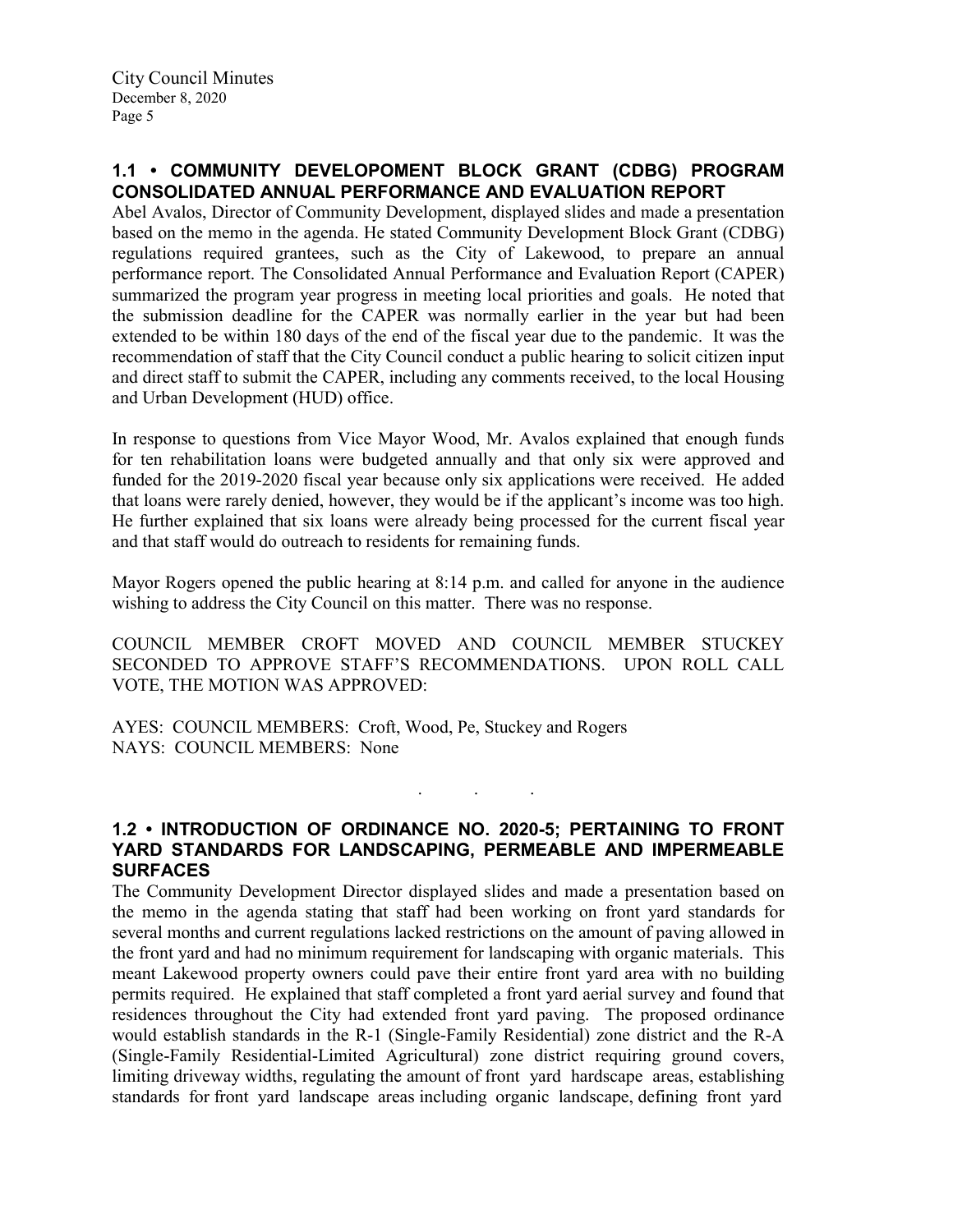### **1.2 • INTRODUCTION OF ORDINANCE NO. 2020-5; PERTAINING TO FRONT YARD STANDARDS FOR LANDSCAPING, PERMEABLE AND IMPERMEABLE SURFACES** - Continued

walkways, and creating modification procedures. The ordinance would also modify the off-street parking standards to prohibit asphalt as an acceptable driveway surface for single-family residential homes. Mr. Avalos displayed examples of lots with appropriate driveways, walkways, the various Front Yard Hardscape Area (FYHA) and Front Yard Landscape Area (FYLA) standards, and the various lot types throughout the City with all of the proposed standards applied. He noted that hardscape that did not comply with the proposed standards as of the Ordinance's effective date would be legally established nonconforming use and any modifications to increase FYHA by 5% or more or to reduce FYLA by 5% or more would require a Site Plan Review. Furthermore, any project subject to review and/or application would be evaluated for compliance with the front yard standards and the Development Review Board may evaluate and modify standards for unusual situations. Mr. Avalos noted that the Planning and Environment Commission adopted a Resolution recommending that the City Council adopt the proposed ordinance and approve the related Notice of Exemption. Therefore, staff recommended that the City Council conduct a public hearing, introduce the proposed ordinance and approve the related Notice of Exemption.

City Manager Thaddeus McCormack noted for the public that there had been multiple detailed study session meetings on the item and great work and considerations went into the proposed ordinance.

Council Member Croft thanked staff for their work in creating an equitable ordinance for the various lot types in the City so that the community could remain looking great with yards to be proud of.

Responding to an inquiry from Vice Mayor Wood, Mr. Avalos stated that the plan to inform the public of the proposed changes would include outreach from the Public Information Office and informing contractors and homeowners of the standards when they obtained construction permits.

Mayor Rogers opened the public hearing at 8:43 p.m. and called for anyone in the audience wishing to address the City Council on this matter. There was no response.

ORDINANCE NO. 2020-5; AN ORDINANCE OF THE CITY COUNCIL OF THE CITY OF LAKEWOOD AMENDING ARTICLE IX OF THE LAKEWOOD MUNICIPAL CODE PERTAINING TO FRONT YARD STANDARDS FOR LANDSCAPING, PERMEABLE AND IMPERMEABLE SURFACES was read by title by the Management Aide.

COUNCIL MEMBER CROFT MOVED AND VICE MAYOR WOOD SECONDED TO WAIVE FURTHER READING AND INTRODUCE ORDINANCE NO. 2020-5. UPON ROLL CALL VOTE, THE MOTION WAS APPROVED:

. . .

AYES: COUNCIL MEMBERS: Croft, Wood, Pe, Stuckey and Rogers NAYS: COUNCIL MEMBERS: None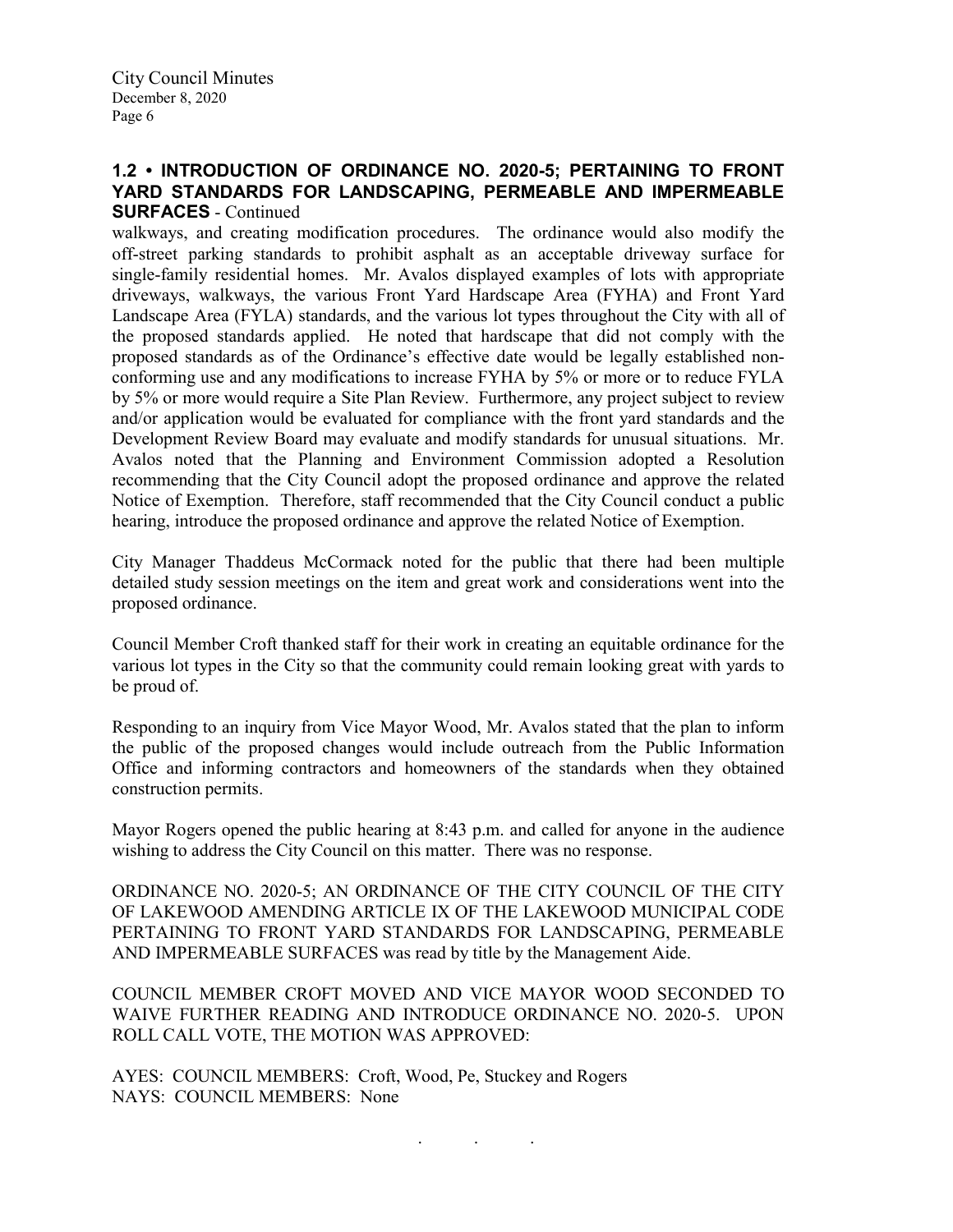# **1.3 • AWARD OF BID FOR PUBLIC WORKS PROJECT NO. 2020-4, EQUIPPING WELL 28**

Public Works Director Lisa Rapp gave a report based on the memo in the agenda stating that the newly drilled Well 28 was completed earlier in the year and that this equipping project was the next phase to install the pump, electrical panel, disinfection equipment and related wellhead facilities which would make the well fully operational and integrated into the City's water system. There were five bids received for the project and the lowest responsible bidder was R.E. Chaffee Construction of Wrightwood. Staff verified with the State Contractors License Board that R.E. Chaffee was properly licensed for the required work and their bonding, insurance and references were checked with favorable results.

Ms. Rapp noted that the City received a letter of protest from the second low bidder, Cora Constructors, stating that R.E. Chaffee Construction was non-responsive based on limited past work experience. After consulting with the City Attorney, staff found that the protest confused the issues of "responsiveness" and "responsibility." The low bid was clearly "responsive" which related to the completeness of the submittal and case law clearly stated that the issue of sufficient experience was part of "responsibility." The owner of R.E. Chaffee Construction listed fifteen years of experience and prior to having his own company, he was a project manager and estimator of another firm. The State issued in his name, a Contractor License designated C-57, Well Drilling Contractor and in order to obtain this license the State required verifiable experience and rigid testing. Staff's review of the concerns expressed by Cora Constructors did not constitute legal justification for disqualification of the apparent low bidder. It was staff's recommendation that the City Council reject the protest filed by Cora Constructors; award a contract for Equipping Well 28 in the amount of \$1,919,215 to R.E. Chaffee Construction; authorize the Mayor to sign the contract in a form approved by the City Attorney; appropriate \$2,110,000 in Water Fund Reserves for the project; authorize staff to approve a cumulative total of change orders as needed not to exceed \$190,000; and to adopt the plans, specifications and working details for the project.

Council Member Croft, speaking as a member of the Water Resources Committee, noted the Committee reviewed the proposal and protest and concurred with staff's recommendations.

Mayor Rogers opened the public hearing at 8:50 p.m. and called for anyone in the audience wishing to address the City Council on this matter. There was no response.

COUNCIL MEMBER CROFT MOVED AND COUNCIL MEMBER PE SECONDED TO APPROVE STAFF'S RECOMMENDATIONS. UPON ROLL CALL VOTE, THE MOTION WAS APPROVED:

AYES: COUNCIL MEMBERS: Croft, Wood, Pe, Stuckey and Rogers NAYS: COUNCIL MEMBERS: None

. . .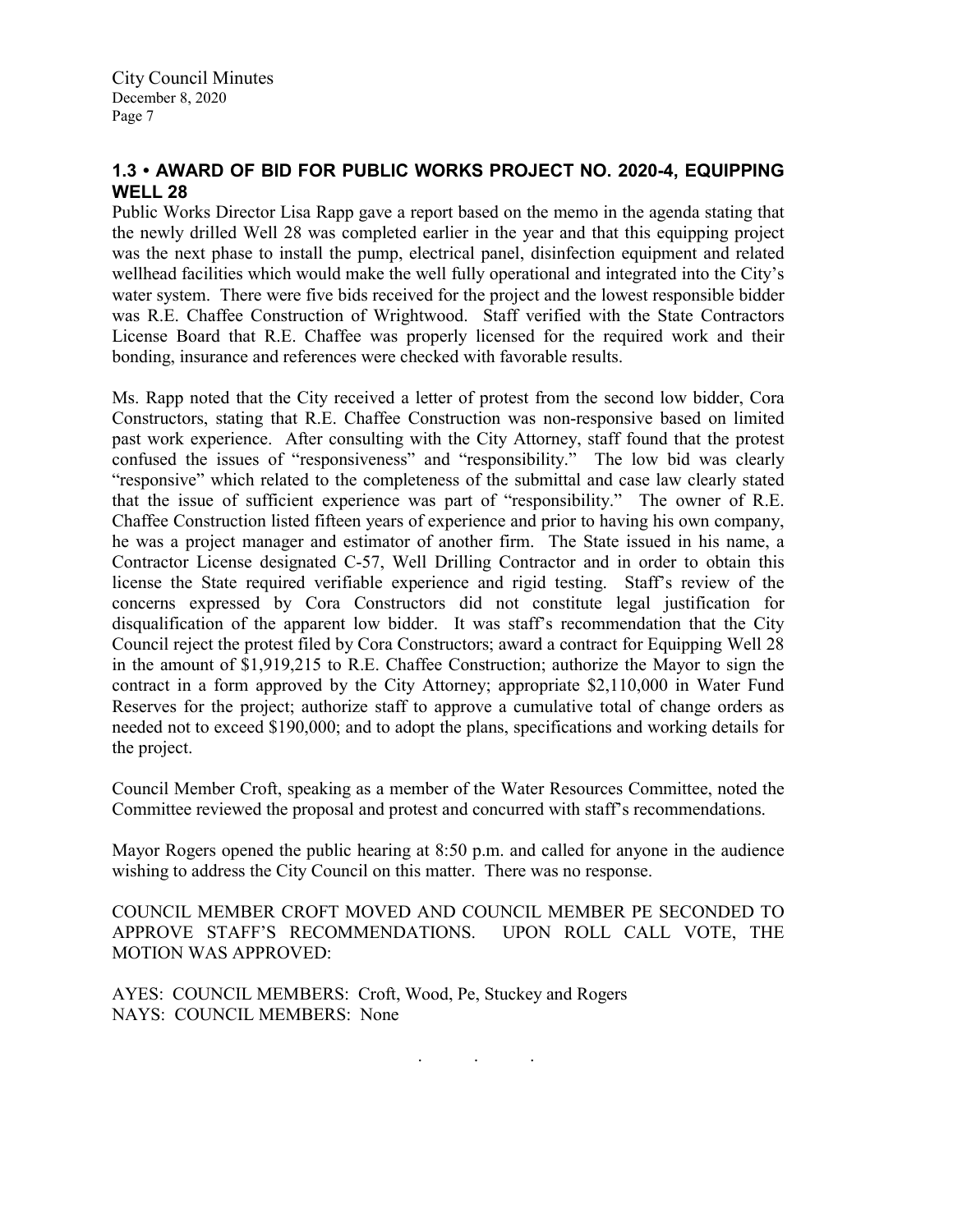### **2.1 • ORDINANCE NO. 2020-6; REGARDING PARKWAYS AND ENCROACHMENTS IN THE PUBLIC RIGHT OF WAY**

Steve Skolnik, City Attorney's Office, advised that the proposed ordinance had been introduced with a public hearing at a previous City Council meeting held on November 10, 2020. The ordinance was presented for second reading and adoption at this time.

ORDINANCE NO. 2020-6; AN ORDINANCE OF THE CITY COUNCIL OF THE CITY OF LAKEWOOD AMENDING SECTIONS IN ARTICLE IV OF THE LAKEWOOD MUNICIPAL CODE REGARDING PARKWAYS AND ENCROACHMENTS IN THE PUBLIC RIGHT OF WAY

VICE MAYOR WOOD MOVED AND COUNCIL MEMBER STUCKEY SECONDED TO ADOPT ORDINANCE NO. 2020-6. UPON ROLL CALL VOTE, THE MOTION WAS APPROVED:

AYES: COUNCIL MEMBERS: Croft, Wood, Pe, Stuckey and Rogers NAYS: COUNCIL MEMBERS: None

### **3.1 • REVIEW OF COMPREHENSIVE ANNUAL FINANCIAL REPORT FOR YEAR ENDED JUNE 30, 2020, AND PRESENTATION OF GOVERNMENTAL FINANCE OFFICERS ASSOCIATION AWARD**

. . .

Jose Gomez, Director of Finance and Administrative Services made a brief presentation based on the report in the agenda and stated that he was pleased to present the Comprehensive Annual Financial Report (CAFR) which was the definitive report of the City's finances. The CAFR focused on the City's financial performance during the past fiscal year, and adherence to internal controls, policies, procedures and no disclosures. He explained that the Pun Group, the City's independent auditor, conducted an annual comprehensive audit of the City and worked with staff to develop the CAFR. He noted the CAFR captured the City's economic activity from the early phases of the pandemic and reaffirmed that the City was weathering the difficult times, which was exemplified by the City's largest funds, the general fund and water fund, having surpluses at year-end which would be used to maintain and improve the City's infrastructure. Staff recommended the City Council receive and file the City of Lakewood Comprehensive Annual Financial Report Year Ended June 30, 2020 and accept the GFOA Certificate of Achievement for Excellence in Financial Reporting award for the Fiscal Year ending June 30, 2019.

Ken Pun, of the Pun Group, displayed slides and highlighted the elements of the annual financial report including the financial statement, financial indicators and audit results. He presented the Government Finance Officers Association Certificate of Achievement for Excellence in Financial Reporting.

Mayor Rogers thanked Mr. Pun for the comprehensive report and was honored to accept the great annual affirmation on behalf of the City noting that fiscal security was a core value to Lakewood.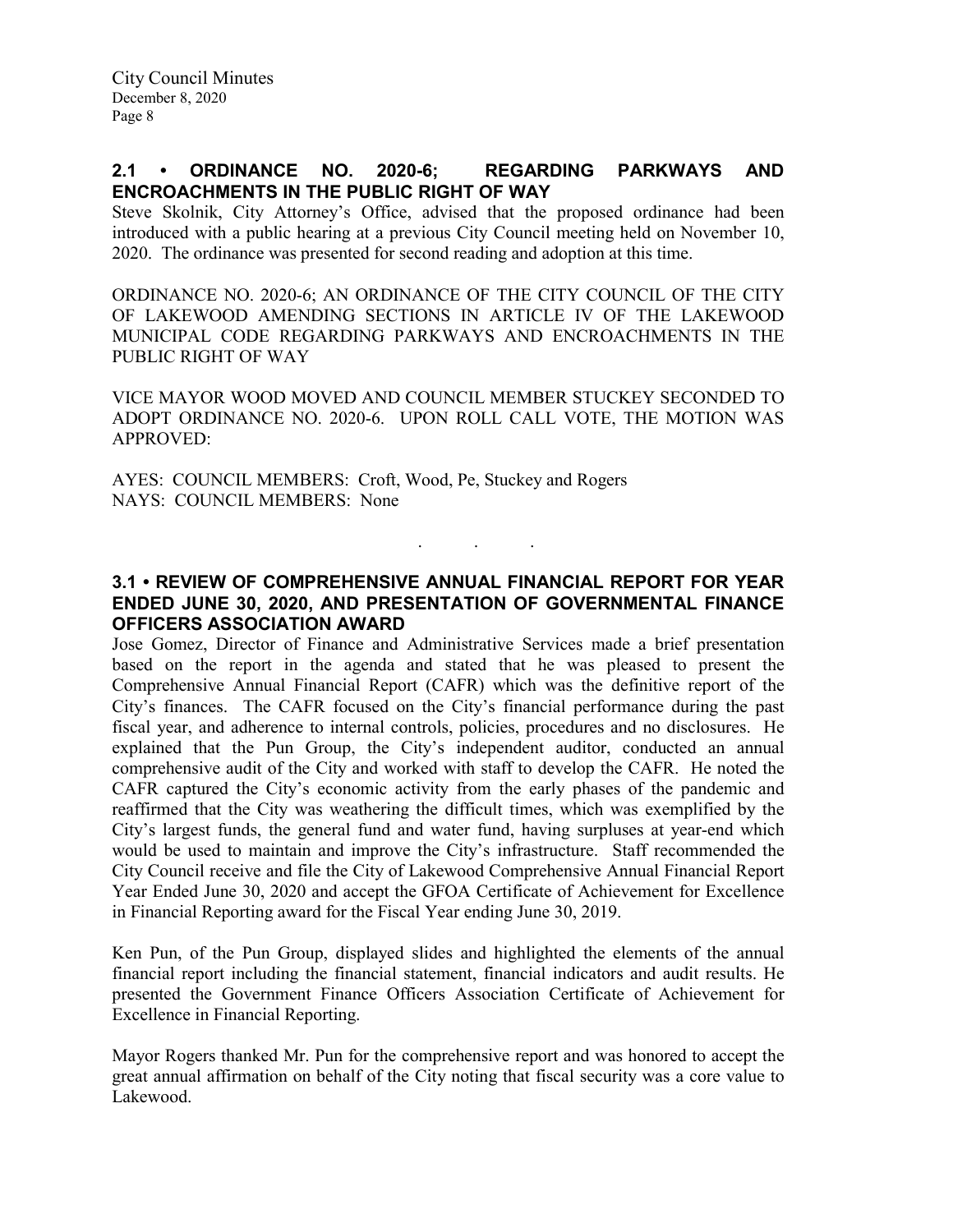## **3.1 • REVIEW OF CAFR AND PRESENTATION OF GFOA AWARD** - Continued

As members of the Audit Committee, Council Members Croft and Stuckey thanked Mr. Pun and the Pun Group for their great work despite the various restrictions brought on by the COVID-19 pandemic and they congratulated the Finance and Administrative Services Department on their 38th consecutive GFOA award.

MAYOR ROGERS STATED THAT THERE BEING NO OBJECTION, THE COMPREHENSIVE ANNUAL FINANCIAL REPORT YEAR ENDED JUNE 30, 2020 WAS ORDERED RECEIVED AND FILED AND THE GFOA CERTIFICATE OF ACHIEVEMENT FOR EXCELLENCE IN FINANCIAL REPORTING AWARD FOR THE FISCAL YEAR ENDING JUNE 30, 2019 WAS ACCEPTED.

### **3.2 • REPORT ON COMMUNITY DIALOGUE**

City Manager Thaddeus McCormack gave a report on Community Dialogue progress stating that the City received many comments and recommendations on racial equity issues from residents through emails, Zoom Town Hall meetings, and as feedback from religious congregations. He noted that two Council committees reviewed the comments from residents and gave staff direction, including some research to do. In the coming weeks, staff planned to present the findings of that research to the Council committees and reconvene the Interfaith Council to obtain their feedback. After that, staff planned to bring a complete package of recommendations to the public for their review and final feedback.

. . .

The City Manager was pleased to report that staff had already acted on several suggestions made by residents. One recommendation was for the City to implement "racial sensitivity and inclusion training for city officials and staff" and the City joined the Government Alliance on Race and Equity, which provided access to training opportunities on those topics and expert advice. Another recommendation was for the City to create a "Bridge Builder Award" to recognize people or organizations doing good work to bring the community together and this award was made part of the Award of Valor with the first award given to the members of the Interfaith Council for their work building on the good in Lakewood and making the community the safest and most welcoming that it could be for all.

Another component of the Community Dialogue was the Mayor's Pledge to conduct a community review of the Use of Force policy of the Los Angeles County Sheriff's Department. The City received a total of 61 reviews and comments of the policy and the Public Safety Committee would be reviewing those comments in greater detail to make recommendations to the full Council. Afterwards, the Council's recommendations would be reported to the community at large for their review prior to sending final feedback to the Sheriff's Department.

Mr. McCormack concluded by stating it was evident that the City had taken several actions and made great progress with the Community Dialogue and noted there was still more to do and that residents would be hearing more after the holidays. He also shared his professional and personal enthusiasm about this process and the City's goal of making life better and safer for everyone in Lakewood.